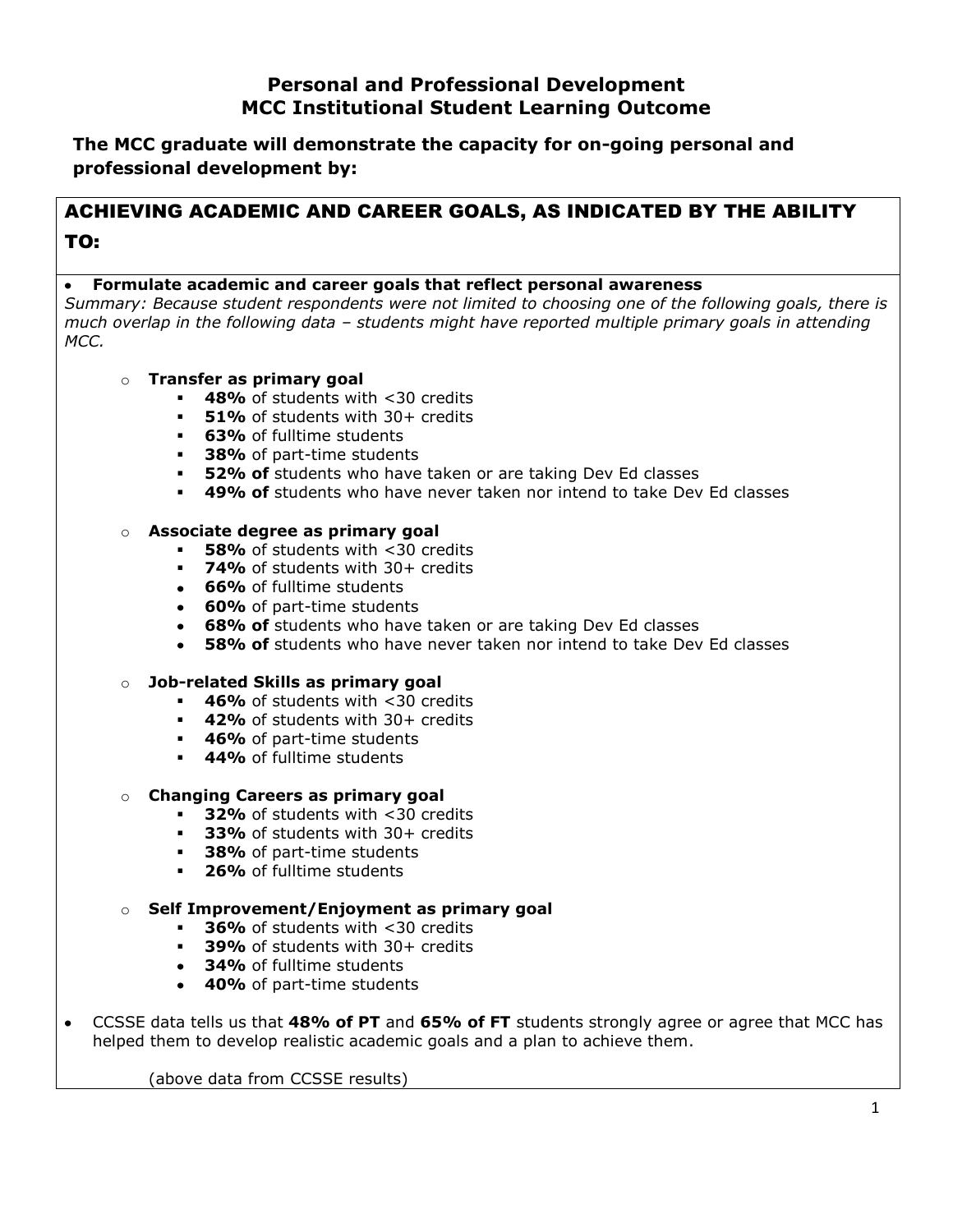#### **Persist to completion of goals**

*Summary: 66% of full-time students say that completing an Associate's degree is their primary goal in attending MCC. In 2004, 15% of full-time, first-time degree-seeking students actually did so within a 4 year period. 66% of full-time students (may be some overlap with previous group) also say that transferring is their primary goal in attending MCC. In 2004, 25% of full-time, first-time degree-seeking students actually did so within a 4 year period.* 

- o **25%** of full-time, first-time degree/certificate seeking students who had been at MCC fewer than 4 yrs in 2004 *transferred without graduating or completing* a certificate program.
- o **15%** of full-time, first-time degree/certificate seeking students who had been at MCC fewer than 4 yrs in 2004 *completed a degree program*. (may then have continued on with their education, thus fulfilling their transfer goal)

(IPEDS data)

- o **2%** of entering students attending advising sessions summer 2007 say that they are *not very committed* to a career goal
- o **21%** of entering students attending advising sessions summer 2007 say that they are *somewhat committed* to a career goal
- o **63%** of entering students attending advising sessions summer 2007 say that they are *very committed* to a career goal

(MCC Enrollment Management data)

- o **54%** of students with <30 credits
- o **62%** of students with 30+ credits

say that their experience at MCC has contributed "very much" or "quite a bit" to their development of clearer career goals. (CCSSE data)

#### **Self assess realistically**

*Summary: Interesting that students' perception of their mathematical ability is more accurate than their perception of their ability to write well.*

- o **49%** of students with <30 credits
- **56%** of students with 30+ credits

say that their experience at MCC has contributed *quite a bit* or *very much* to their ability and development in understanding themselves. (CCSSE data)

With regard to math and writing abilities, surveys collected in 2006-07 from students pre-CPT suggest a *significant correlation* between *students' self-assessment of their math ability*, their CPT score/math placement, and their final grade in that math course. The correlation between students' self-assessment of their writing ability, their CPT score/writing placement, and their final grade in that writing course is weaker than the math correlation. (MCC data from Anatoly Levin, 2007)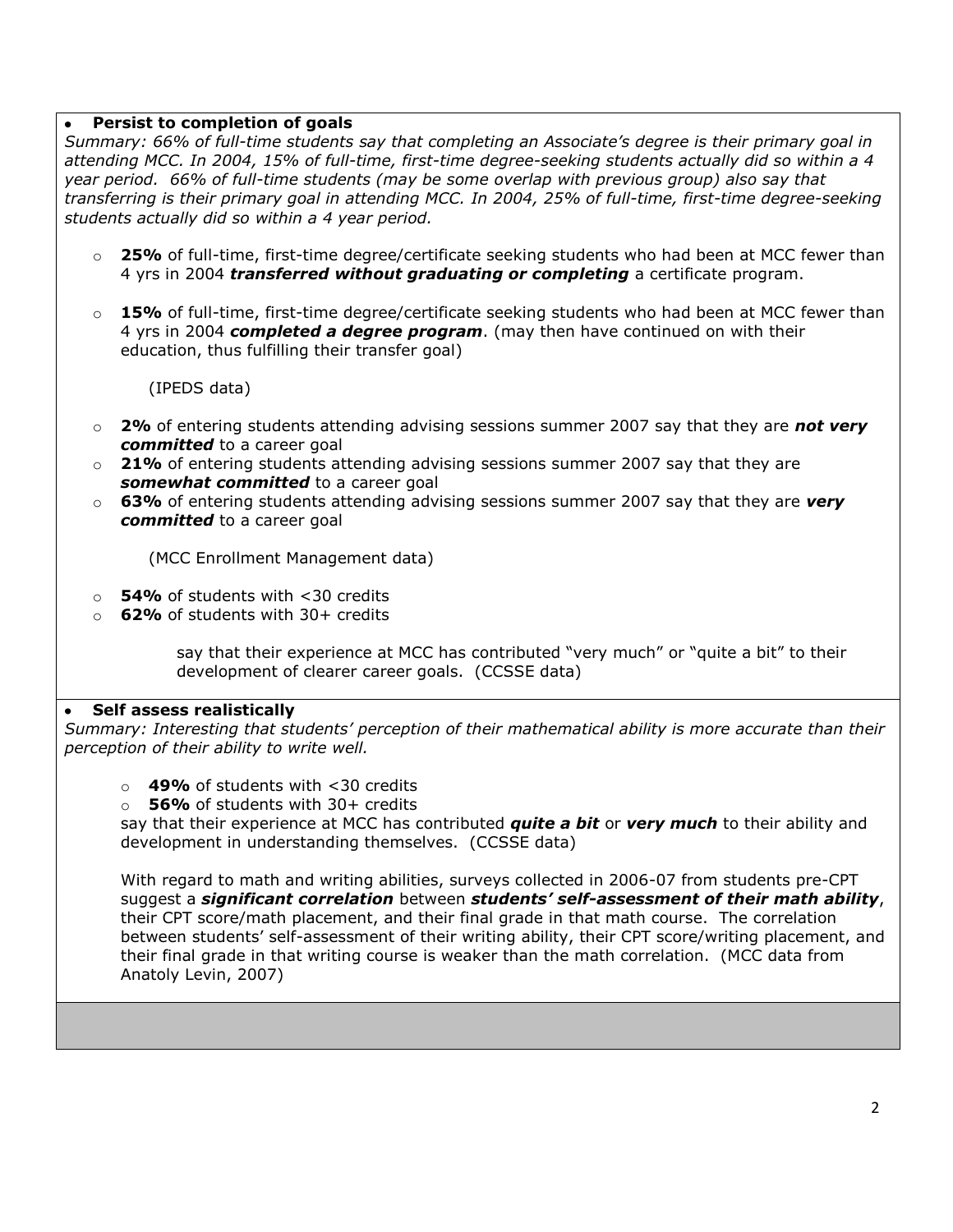# ENGAGING ACTIVELY IN LEARNING AND DEVELOPMENT, AS INDICATED BY THE ABILITY TO:

## **Actively engage in coursework**

*Summary: Wide gap in student/faculty perception about students' preparation for class. Over half of MCC students report that they rarely, if ever, make class presentations, with the lowest numbers coming from first-year and part-time students. Gap in student/faculty perception about students' participation in class discussions.*

- o **89%** of students (<30 and >30 credits)
- o **92%** of part-time students
- o **84%** of fulltime students
- o **68%** of PT faculty
- o **62%** of FT faculty say that students *never* or *sometimes* come to class without completing readings or assignments.
- o **75%** of students with <30 credits
- o **54%** of students with 30+ credits
- o **77%** of part-time students
- o **65%** of fulltime students
- o **72%** of PT faculty
- o **78%** of FT faculty

say that students *never* or *sometimes* make a class presentation.

- o **61%** of students with <30 credits
- o **75%** of students with 30+ credits
- o **61%** of part-time students
- o **67%** of fulltime students
- o **79%** of PT faculty
- o **91%** of FT faculty say that students *often* or *very often* ask questions in or contribute to class discussions.

(above data from CCSSE results)

## **Participate in activities, programs, events**

*Summary: low student participation in activities, programs, events, likely influenced by the high numbers of students working 30+ hours weekly.*

- o **91%** of students with <30 credits
- o **86%** of students with 30+ credits
- o **93%** of part-time students
- o **83%** of fulltime students say that they *never* participate in college-sponsored activities (organizations, campus
	- publications, student government, intercollegiate or intramural sports, etc.) (CCSSE data)
- o **44%** of students with <30 credits
- o **51%** of students with 30+ credits
- o **61%** of part-time students
- o **25%** of fulltime students say that they work more than 30 hrs weekly (CCSSE data)
- o **7%** of MCC students participated in a Service Learning project in 2007-08 (MCC Factbook)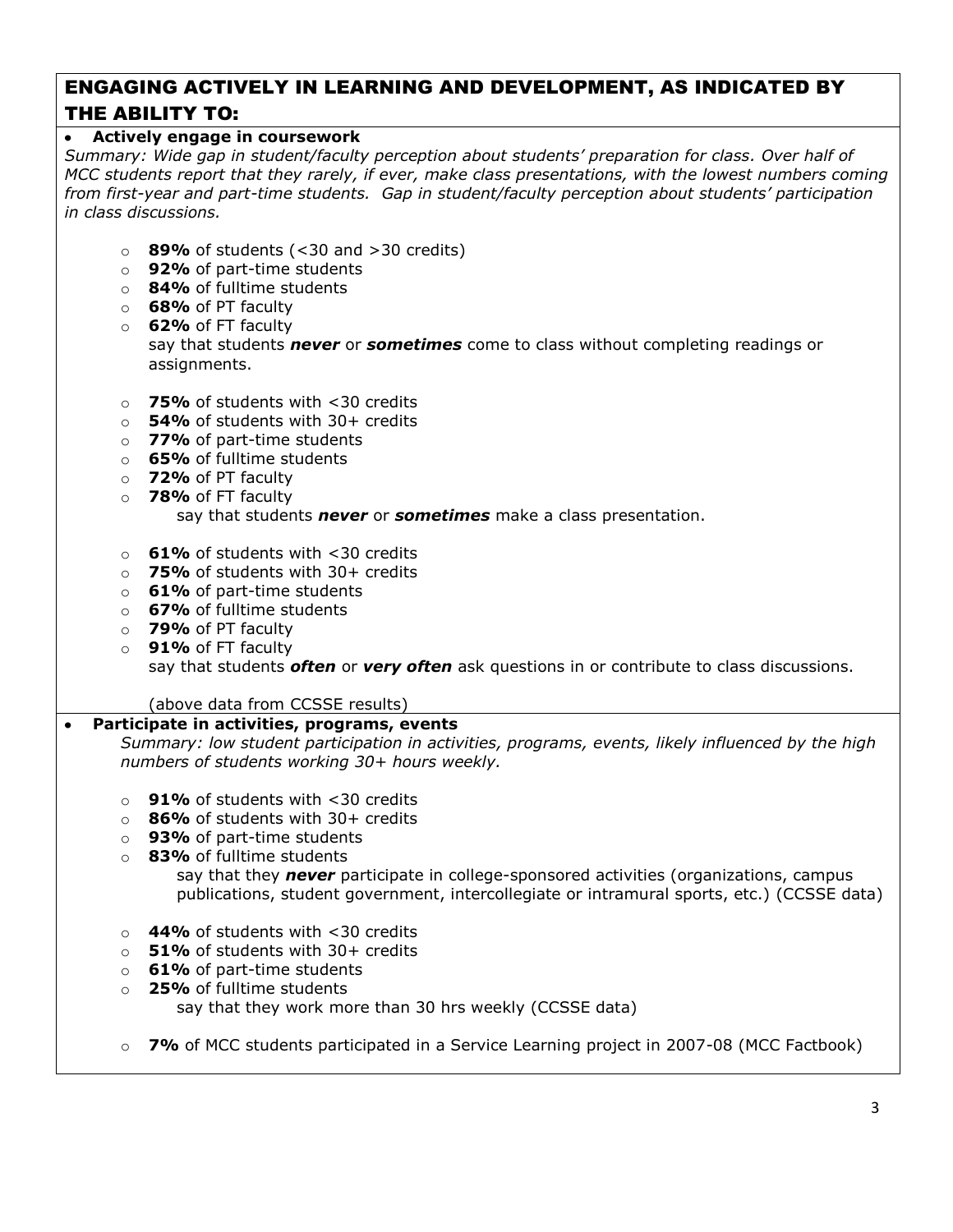#### **Strive for excellence**

*Summary: A majority of students do not appear to be striving for excellence.*

- o **48%** of students with <30 credits
- o **61%** of students with 30+ credits
- o **46%** of part-time students
- o **53%** of fulltime students
- o **61%** of PT faculty
- o **63%** of FT faculty

say that students *often* or *very often* worked harder than they thought they could to meet an instructor's standards or expectations.

- o **49%** of students with <30 credits
- o **55%** of students with 30+ credits
- o **45%** of part-time students
- o **55%** of fulltime students
- o **25%** of PT faculty
- o **26%** of FT faculty
	- say that students *often* or *very often* prepare two or more drafts of a paper or assignment before turning it in.
- o **75%** of fulltime students (from 0-60 credits) say that they spend 10 or fewer hours weekly preparing for class (studying, reading, writing, rehearsing)

(above data from CCSSE results)

#### **Utilize college services/resources**  $\bullet$

Students report that they *often* or *sometimes* use services as follows:

| <b>Service/Resource</b>                | <b>Students</b><br>w / < 30<br>credits | <b>Students</b><br>$w/30+$<br>credits | Part-time<br>students | <b>Full-time</b><br>students |
|----------------------------------------|----------------------------------------|---------------------------------------|-----------------------|------------------------------|
| Academic advising/planning             | 50%                                    | 56%                                   | 46%                   | 60%                          |
| Career counseling                      | 21%                                    | 20%                                   | 18%                   | 24%                          |
| Job placement assistance               | 9%                                     | 7%                                    | 5%                    | 14%                          |
| Peer or other tutoring                 | 22%                                    | 21%                                   | 16%                   | 30%                          |
| Skill labs (writing, math, etc.)       | 32%                                    | 37%                                   | 27%                   | 42%                          |
| Financial Aid advising                 | 34%                                    | 38%                                   | 30%                   | 43%                          |
| Computer lab                           | 40%                                    | 49%                                   | 32%                   | 58%                          |
| Transfer credit assistance             | 29%                                    | 36%                                   | 27%                   | 38%                          |
| Services to students with disabilities | 10%                                    | 11%                                   | 8%                    | 13%                          |

(above data from CCSSE results. Highest and lowest figures shaded for emphasis)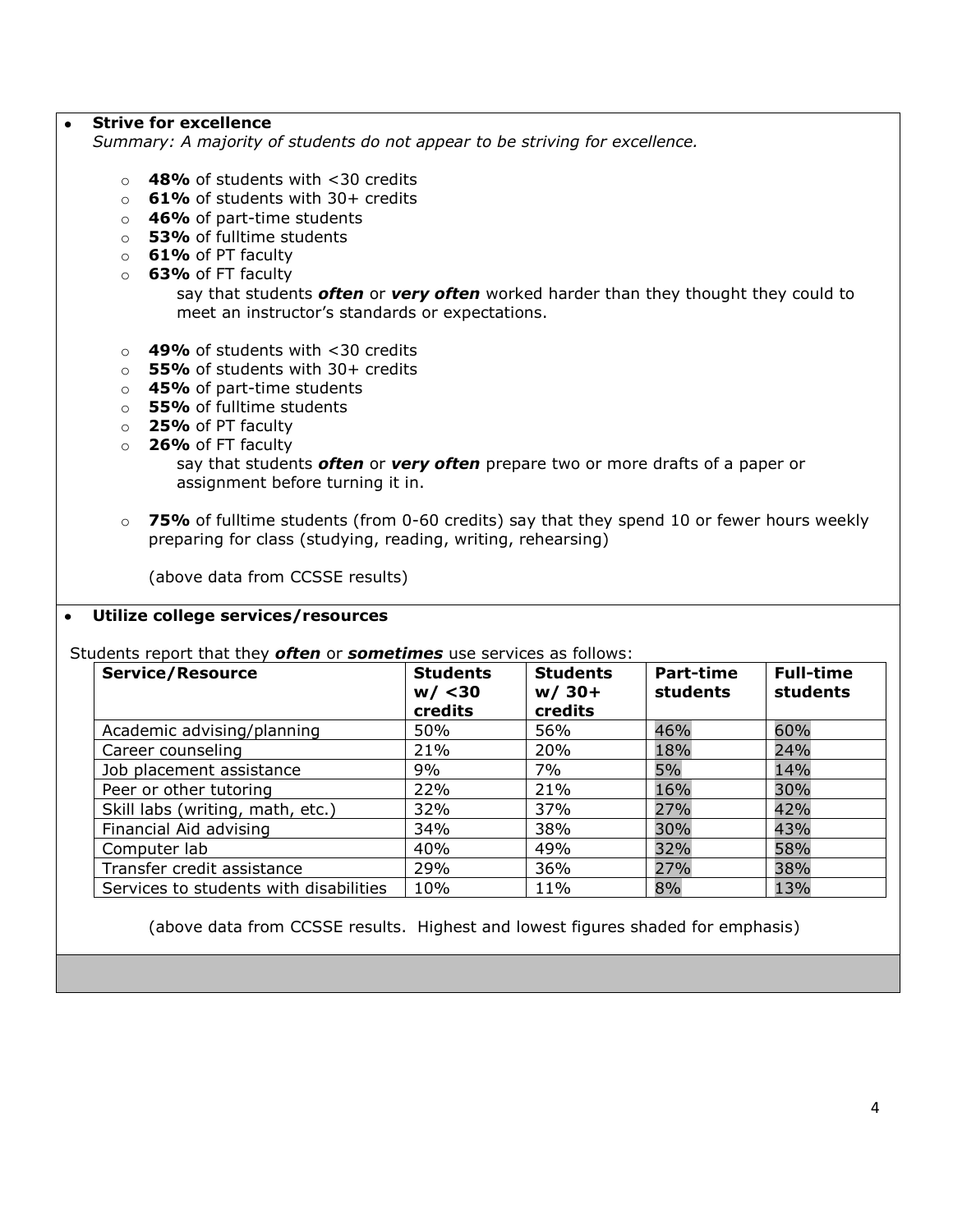# **DEMONSTRATING PROFESSIONALISM, AS INDICATED BY THE ABILITY TO:**

## **Collaborate with others**

*Summary: Roughly half of our students report that their MCC experience has provided them with significant opportunities for collaboration.* 

- o **54%** of students with <30 credits
- o **58%** of students with 30+ credits
- o **52%** of part-time students
- o **51%** of fulltime students
- o **53%** of PT faculty
- o **48%** of FT faculty

say that students *often* or *very often* work with other students on projects during class.

- o **50%** of students with <30 credits
- o **66%** of students with 30+ credits
- o **51%** of part-time students
- o **60%** of fulltime students say that their experience at MCC has contributed *quite a bit* or *very much* to their skills and personal development in working effectively with others.

(above data from CCSSE results)

# **Demonstrate accountability**

*Summary: Skipping class is not a problem at MCC. Wide gap in student/faculty perception about students' preparation for class. Roughly ½-2/3 of our students demonstrate responsibility by keeping or rescheduling appointments.*

- o **94%** of students with <30 credits
- o **96%** of students with 30+ credits
- o **96%** of part-time students
- o **92%** of fulltime students
- o **80%** of PT faculty
- o **83%** of FT faculty say that students *never* or *sometimes* skip class.
- o **89%** of students (<30 and >30 credits)
- o **92%** of part-time students
- o **84%** of fulltime students
- o **68%** of PT faculty
- o **62%** of FT faculty

say that students *never* or *sometimes* come to class without completing readings or assignments.

(above data from CCSSE results)

 $\circ$  Students turn in their assignments on time or accept the consequences.

- **Faculty report:** 
	- **67%** of student cohort *do*
	- **15%** of student cohort *do not*
	- For **18%** of student cohort, faculty responded *N/A*

(ISLO data, cohort comprised of 164 students with 45+ credits, enrolled in Multicultural/Global Awareness and/or Ethics, Values, Social Policy courses)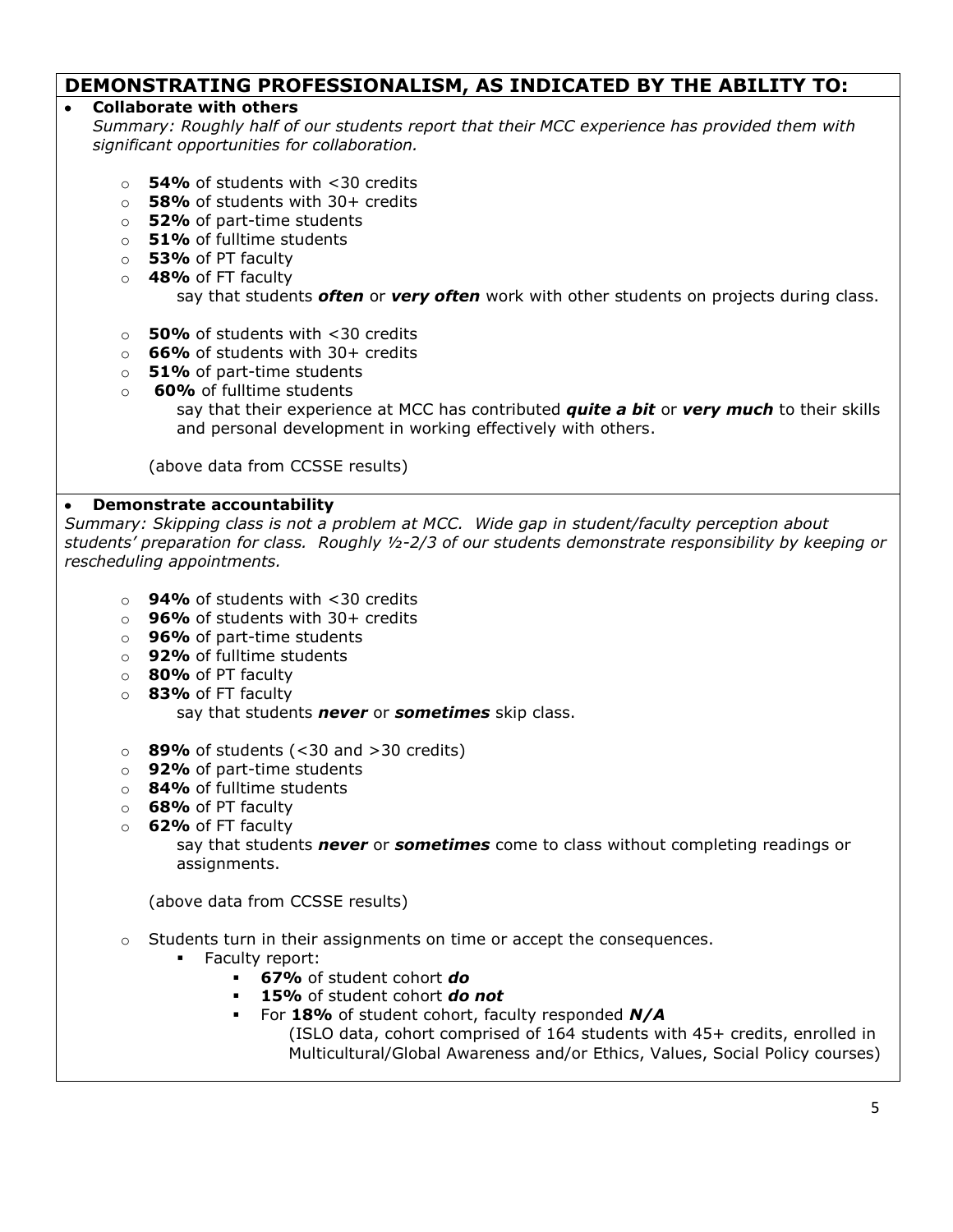- o **67%** of students who scheduled an advising appointment during summer 2008 either showed up for the appointment or called in advance to notify. (data from MCC Enrollmt Mgmt)
- $\circ$  Students come to appointments on time or call in advance to notify.
	- **Faculty and staff report:**
	- **46%** of student cohort *do*
	- **38%** of student cohort *do not*
	- For **16%** of student cohort, faculty responded *N/A* (ISLO data)

#### **Demonstrate civility**  $\bullet$

*Summary: Civility is not a problem at MCC. MCC students behave civilly within the MCC community.*

o **94%** of students with <30 credits

.

o **87%** of students with 30+ credits

*strongly agree* or *agree somewhat* that MCC students are respectful of one another when discussing controversial issues, perspectives, and points of view.

- o **90%** of students with <30 credits
- o **85%** of students with 30+ credits
- o **90%** of faculty
- o **86%** of academic administrators
- o **83%** of Student Affairs staff

*strongly agree* or *agree somewhat* that MCC students conduct themselves with respect for others.

#### (above data from AAC&U's Core Commitments survey)

#### **Demonstrate personal and academic integrity**

*Summary: a majority of our students demonstrate personal and academic integrity. There is a wide gap between their perception, and faculty/staff/admin perception of the value-added of the MCC experience to this integrity. Roughly ¾ of students, faculty, staff and admin believe MCC students are honest. Students, faculty, staff and admin perceive faculty reinforcement of MCC's academic honesty policies as perhaps not as consistent as might be.*

- o **93%** of students with <30 credits
- o **94%** of students with 30+ credits
- o **49%** of faculty
- o **39%** of academic administrators
- o **41%** of Student Affairs staff

*strongly agree* or *agree somewhat* that MCC students come to college with a well-developed sense of personal and academic integrity.

- o **91%** of students with <30 credits
- o **92%** of our students with 30+ credits

*strongly agree* or *agree somewhat* that students have a better understanding of personal and academic integrity when they graduate than when they began college.

- o **87%** of students with <30 credits
- o **79%** of students with 30+ credits
- o **81%** of faculty
- o **71%** of academic administrators
- o **78%** of Student Affairs staff

*strongly agree* or *agree somewhat* that MCC students are academically honest.